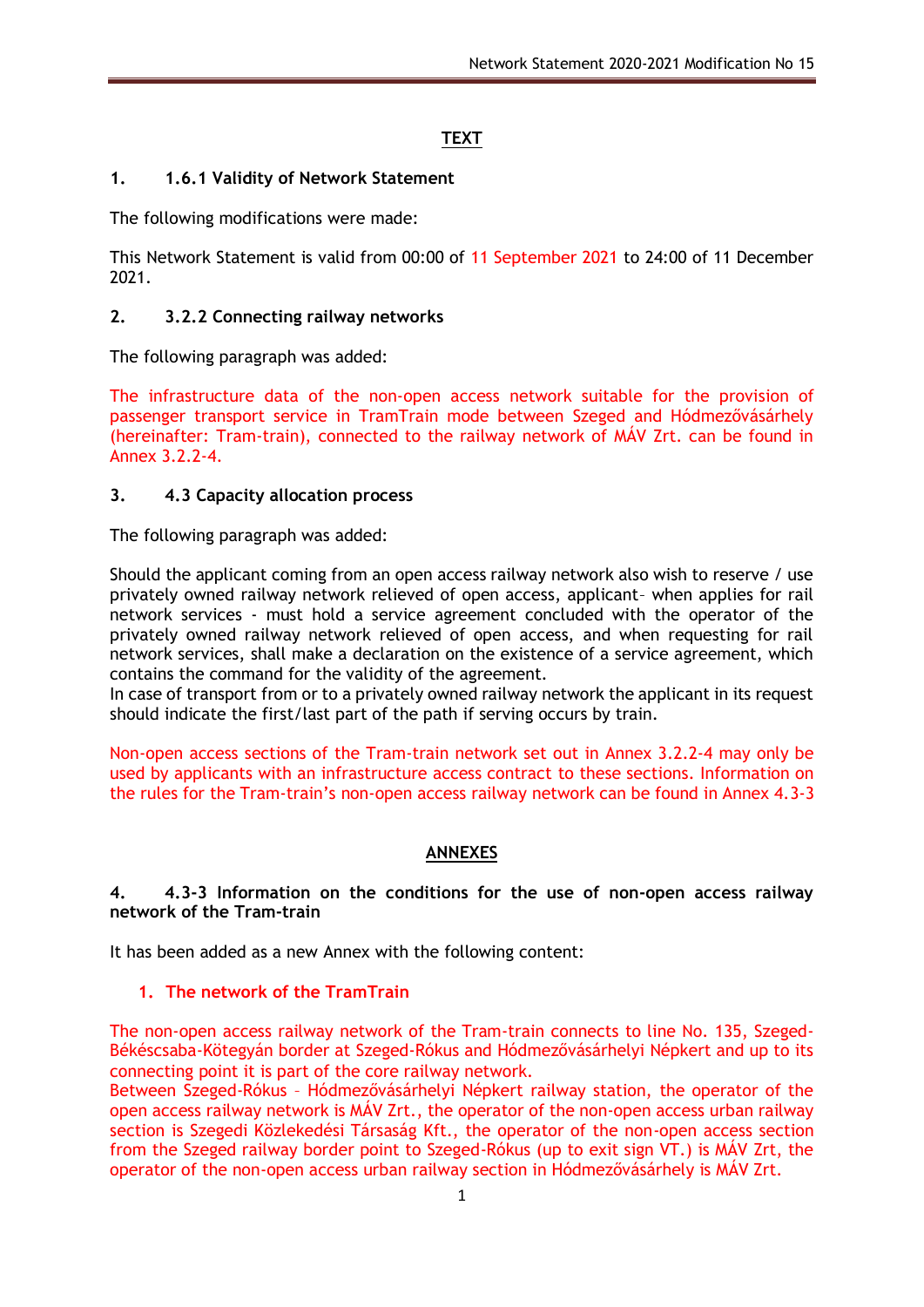Detailed data of the Tram-train network connecting to open-access network and its nonopen access sections are given in Annex 3.2.2-4.

In Annex 3.2.2-4., only the information necessary for capacity allocation are included from the master data of the non-open access Tram-train network.

### **2. Rules and conditions of the capacity allocation process regarding the Tramtrain's non-open access sections.**

Regarding the non-open access sections of the Tram-train, VPE Kft. has been appointed to perform tasks related to capacity allocation and timetable constructing. Capacity allocation on this network is subject to the capacity allocation rules for the open access network. Applicant shall submit its requests at VPE Kft. for the use of the affected track network capacity electronically through the IT system for train path application of VPE Kft. in the same way and under the same conditions as in case of open access network. Should the IT system be not available, Applicant shall submit its request for capacity to VPE Kft. via [oss@vpe.hu](mailto:oss@vpe.hu) e-mail address on the application form set out in Annex 4.5-1 signed by a person with permission to the IT system, or duly signed by the company. VPE Kft. also accepts digital signature. VPE Kft. shall enter data of track network capacity submitted this way into its IT system for train path application after the inaccessibility has ceased.

### **3. Managing track possessions**

On the non-open access network of the Tram-train operated by MÁV Zrt., track possession regulations for open access railway network shall apply.

### **5. 6.5 Charging Methodology**

With the amendment, Charging Methodology III. Version 3.0 will be announced. Version 3.0 includes the following amendments of the Methodology for the timetable period of 2022/23:

- CM Text Version 3.0
- Annex 1 International Charging
- Annex 2/A MÁV service costs 2022/23
- Annex 3/A GYSEV service costs 2022/23
- Annex 8. Determining charges and mark-ups to be paid for services 2022/23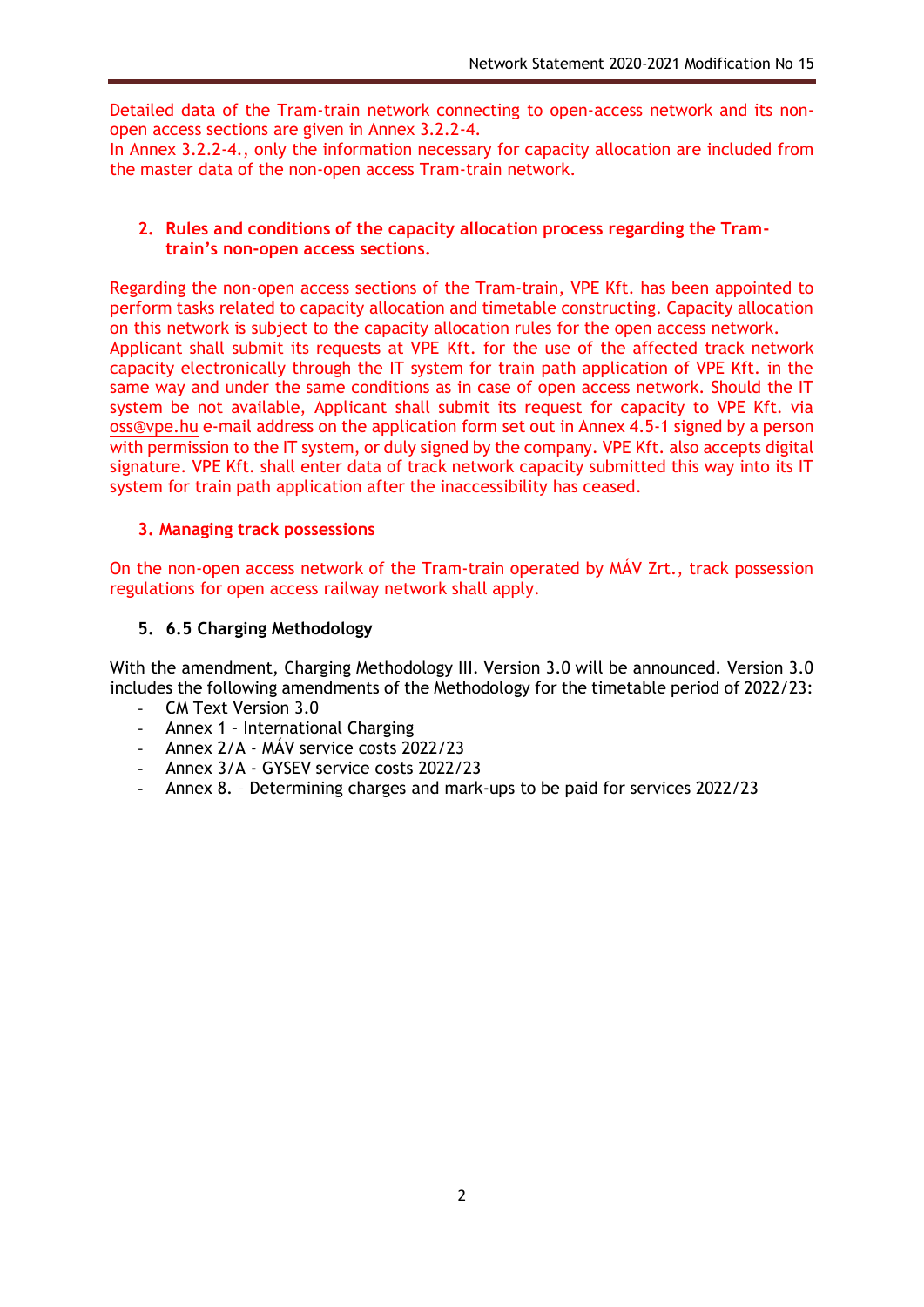## **6. 3.2.2-4 Tram-train railway network connecting to open-access network and its non-open access sections**

It was added as a new annex with the following content:

|                         | Operator                     | <b>IT Line</b><br>number | Code of service<br>place | Name of service place                                | Distance [km] | Starting/final point of train<br>path |
|-------------------------|------------------------------|--------------------------|--------------------------|------------------------------------------------------|---------------|---------------------------------------|
|                         |                              | 131A                     |                          | 00700 Szeged vasútállomás                            |               |                                       |
|                         |                              | 131A                     |                          | 00701 Galamb utca (in direction of Bécsi körút)      | 0,24          |                                       |
|                         |                              | 131A                     |                          | 00713 Bem utca (in direction of Szeged vasútállomás) | 0,19          |                                       |
|                         |                              | 131A                     |                          | 00702 Bécsi körút                                    | 0,59          |                                       |
| Non-open access section |                              | 131A                     |                          | 00703 Aradi vértanúk tere                            | 1,13          |                                       |
|                         |                              | 131A                     |                          | 00704 Somogyi utca                                   | 1,43          |                                       |
|                         | Szegedi Közlekedési Társaság | 131A                     |                          | 00705 Széchenyi tér                                  | 1,71          |                                       |
|                         |                              | 131A                     |                          | 00706 Anna-kút                                       | 2,23          |                                       |
|                         |                              | 131A                     |                          | 00707 Rókusi templom                                 | 2,8           |                                       |
|                         |                              | 131A                     |                          | 00708 Tavasz utca                                    | 3,09          |                                       |
|                         |                              | 131A                     |                          | 00709 Damjanich utca                                 | 3,49          |                                       |
|                         |                              | 131A                     |                          | 00710 Vásárhelyi Pál utca                            | 3,94          |                                       |
|                         |                              | 131A                     |                          | 00711 Pulz utca                                      | 4,54          |                                       |
|                         |                              | 131A                     |                          | 00712 Rókus vasútállomás                             | 4,79          | Yes                                   |
|                         | MÁV Zrt.                     | 131A                     |                          | 18535 Szeged-Rókus pvh. 0+47                         | 4,53          |                                       |
|                         |                              | 131A                     |                          | 18531 Szeged-Rókus                                   | 6,1           |                                       |
|                         |                              | 135                      |                          | 18531 Szeged-Rókus                                   | 6,1           | Yes                                   |
|                         |                              | 135                      |                          | 18540 Baktó elágazás                                 | 10,4          | No                                    |
| Open access section     | MÁV Zrt.                     | 135                      |                          | 18549 Algyő                                          | 15,4          | Yes                                   |
|                         |                              | 135                      |                          | 18540 Sártó elágazás                                 | 18,1          | No                                    |
|                         |                              | 135                      |                          | 18556 Kopáncs                                        | 22,8          | No                                    |
|                         |                              | 135                      |                          | 18564 Hódmezővásárhelyi Népkert                      | 28,1          | Yes                                   |
|                         |                              | 131                      |                          | 18564 Hódmezővásárhelyi Népkert                      | 28,1          |                                       |
|                         |                              | 131                      |                          | 18800 Hódmezővásárhelyi Népkert vasútállomás         | 28,4          | Yes                                   |
|                         |                              | 131                      |                          | 18802 Strandfürdő                                    | 29,0          | <b>No</b>                             |
| Non-open access section | MÁV Zrt.                     | 131                      |                          | 18804 Hősök tere                                     | 29,4          | <b>No</b>                             |
|                         |                              | 131                      |                          | 18806 Kossuth tér                                    | 29.8          | Yes                                   |

|  |  |  |  | Annex 3.2.2-4 - Tram-train railway network connecting to open-access network and its non-open access sections |  |
|--|--|--|--|---------------------------------------------------------------------------------------------------------------|--|
|--|--|--|--|---------------------------------------------------------------------------------------------------------------|--|

131 131 18808 Kálvin János tér 18808 Kálvin János tér 18808 Kálvin János tér 18808 Kálvin János tér 18808 Kálvin János tér 18808 Kálvin János tér 18808 Kálvin János tér 18808 Kálvin János tér 18808 Kálvin János tér 18808 K 131 18810 Hódmezővásárhely vasútállomás 31,6 Yes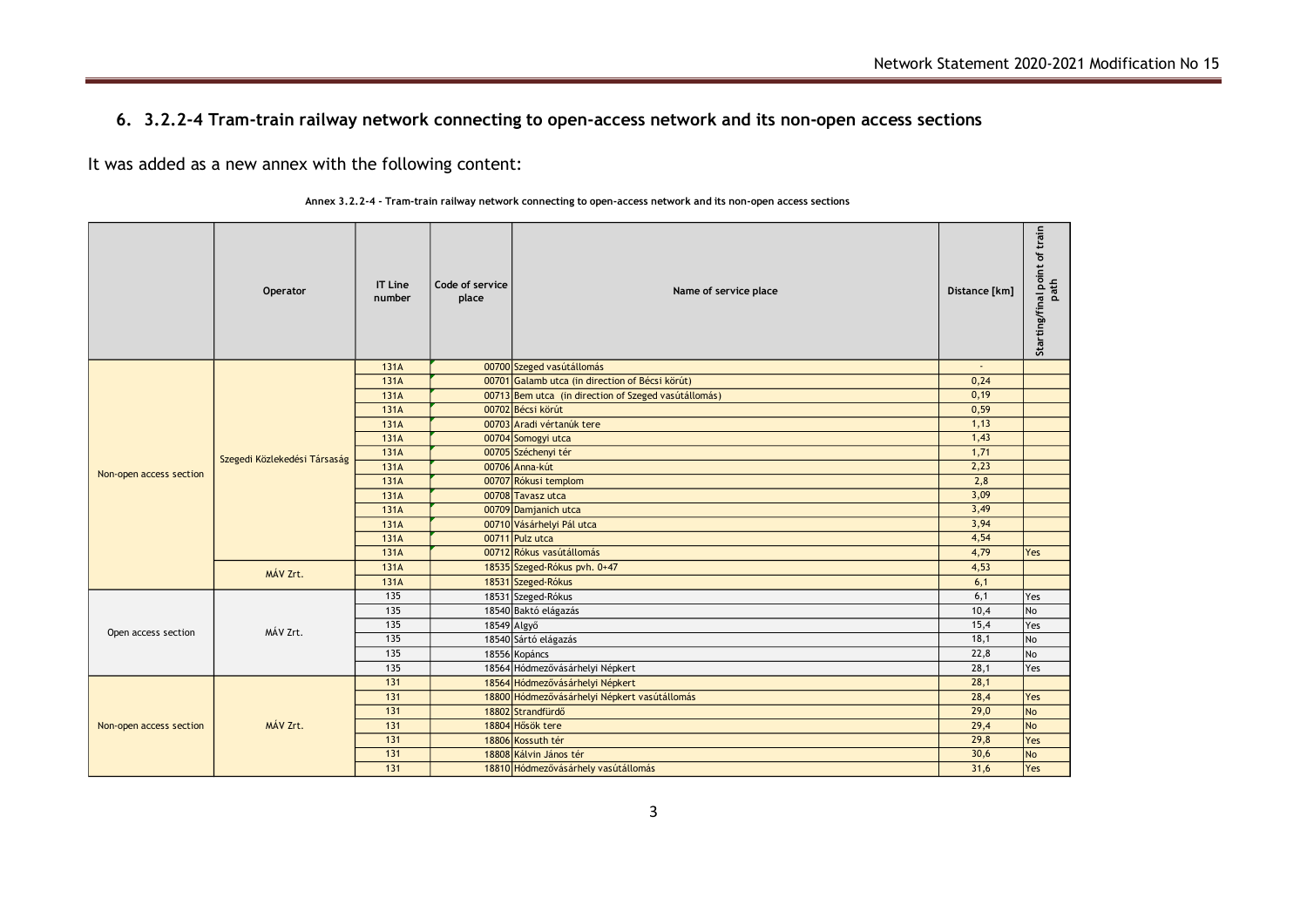# **7. 4.5-1 Application for basic, supplementary, additional and ancillary services**

The annex was supplemented as follows:

| Received:<br>Registry number:<br>h      |                                                                                                           |                                                             |                    |                                           | Sumbitted:                                                                                                                              |                                          |                           |                                                               | Type of the request:        |                                 |                            |                                              |                                 |                                 | VPE person in charge: |  |                                             | Firm:                 |  |  |  |  |
|-----------------------------------------|-----------------------------------------------------------------------------------------------------------|-------------------------------------------------------------|--------------------|-------------------------------------------|-----------------------------------------------------------------------------------------------------------------------------------------|------------------------------------------|---------------------------|---------------------------------------------------------------|-----------------------------|---------------------------------|----------------------------|----------------------------------------------|---------------------------------|---------------------------------|-----------------------|--|---------------------------------------------|-----------------------|--|--|--|--|
| VPE/___-__/____/20__                    | 20                                                                                                        | $\mathsf{d}$<br>m                                           | m                  | 20                                        | m                                                                                                                                       | d<br>h<br>m                              |                           |                                                               |                             |                                 |                            |                                              |                                 |                                 |                       |  |                                             |                       |  |  |  |  |
| <b>Remarks:</b>                         |                                                                                                           | Name of the train                                           |                    |                                           | Type of train sort                                                                                                                      |                                          |                           |                                                               |                             |                                 | Train sort                 |                                              |                                 |                                 |                       |  | Train number (planned)                      | Name of the Applicant |  |  |  |  |
|                                         |                                                                                                           |                                                             |                    |                                           |                                                                                                                                         |                                          |                           |                                                               |                             |                                 |                            |                                              |                                 |                                 |                       |  |                                             |                       |  |  |  |  |
|                                         |                                                                                                           | Period of train run                                         |                    |                                           |                                                                                                                                         | Code / days of running                   |                           |                                                               |                             |                                 |                            | Deliverer RU (handing over) (UIC code, name) |                                 |                                 |                       |  | Recipient RU (taking over) (UIC code, name) | E-mail:               |  |  |  |  |
|                                         |                                                                                                           |                                                             |                    |                                           |                                                                                                                                         |                                          |                           |                                                               |                             |                                 |                            |                                              |                                 |                                 |                       |  |                                             |                       |  |  |  |  |
|                                         |                                                                                                           | Departure station                                           |                    |                                           |                                                                                                                                         | Departure time (planned)                 |                           |                                                               | Destination station         |                                 |                            |                                              | Arrival time (planned)          |                                 |                       |  | Reference (fix) point                       | Route:                |  |  |  |  |
|                                         |                                                                                                           |                                                             |                    |                                           |                                                                                                                                         |                                          |                           |                                                               |                             |                                 |                            |                                              |                                 |                                 |                       |  |                                             |                       |  |  |  |  |
|                                         |                                                                                                           | Request for suspending of service pause                     |                    |                                           | Time data:<br>Running even in case of exce<br>Arrival, departure,<br>I do not request suspending of service pause<br>weather<br>passage |                                          |                           |                                                               |                             |                                 |                            |                                              |                                 |                                 |                       |  |                                             |                       |  |  |  |  |
|                                         | Turning without splitting-up of train                                                                     |                                                             |                    |                                           |                                                                                                                                         |                                          |                           |                                                               |                             |                                 |                            |                                              |                                 |                                 |                       |  | Using non-open access railway network       |                       |  |  |  |  |
|                                         |                                                                                                           | Turning without splitting-up of train at the starting point |                    |                                           |                                                                                                                                         |                                          |                           | Turning without splitting-up of train at the end point<br>Yes |                             |                                 |                            |                                              |                                 |                                 |                       |  | Infrastructure access contract number:      |                       |  |  |  |  |
|                                         |                                                                                                           | Final train number                                          |                    |                                           | References to capacity restrictions in case of emergency                                                                                |                                          |                           |                                                               |                             |                                 |                            |                                              |                                 |                                 |                       |  |                                             |                       |  |  |  |  |
|                                         |                                                                                                           |                                                             |                    |                                           |                                                                                                                                         | Referred capacity restriction identifier |                           |                                                               |                             |                                 |                            |                                              | Referred train path identifier: |                                 |                       |  |                                             |                       |  |  |  |  |
|                                         |                                                                                                           |                                                             |                    |                                           |                                                                                                                                         | <b>Train data</b>                        |                           |                                                               |                             |                                 |                            |                                              |                                 |                                 |                       |  | Data for staying                            |                       |  |  |  |  |
| Route points and<br>stopover places     | Double heading (E)<br>pulling loco (V),<br>banking (pushing)<br>loco (T)<br>Locomotive (serial<br>number) |                                                             | Number of vehicles | Maximum speed<br>(km/h)                   | Total mass (t)                                                                                                                          | Total length (m)                         | Fast operating<br>brake % | Slowly operating<br>brake %                                   | Brake % to keep<br>standing | Provider of traction<br>service | Locomotive driver<br>staff | Train guarding<br>personnel                  |                                 | Duration of staying<br>(minute) |                       |  | Sort of staying                             | <b>Remarks (VPE):</b> |  |  |  |  |
|                                         |                                                                                                           |                                                             |                    |                                           |                                                                                                                                         |                                          |                           |                                                               |                             |                                 |                            |                                              |                                 |                                 |                       |  |                                             |                       |  |  |  |  |
|                                         |                                                                                                           |                                                             |                    |                                           |                                                                                                                                         |                                          |                           |                                                               |                             |                                 |                            |                                              |                                 |                                 |                       |  |                                             |                       |  |  |  |  |
|                                         |                                                                                                           |                                                             |                    |                                           |                                                                                                                                         |                                          |                           |                                                               |                             |                                 |                            |                                              |                                 |                                 |                       |  |                                             |                       |  |  |  |  |
| Signature of the Applicant (L.S.; date) |                                                                                                           |                                                             |                    | Decision of VPE capacity allocation body: |                                                                                                                                         |                                          |                           |                                                               |                             |                                 |                            |                                              |                                 |                                 |                       |  | Signature of VPE (L.S.; date)               |                       |  |  |  |  |
|                                         |                                                                                                           |                                                             |                    |                                           |                                                                                                                                         |                                          |                           |                                                               |                             |                                 |                            |                                              |                                 |                                 |                       |  |                                             |                       |  |  |  |  |

Fields in gray will be filled in by VPE.